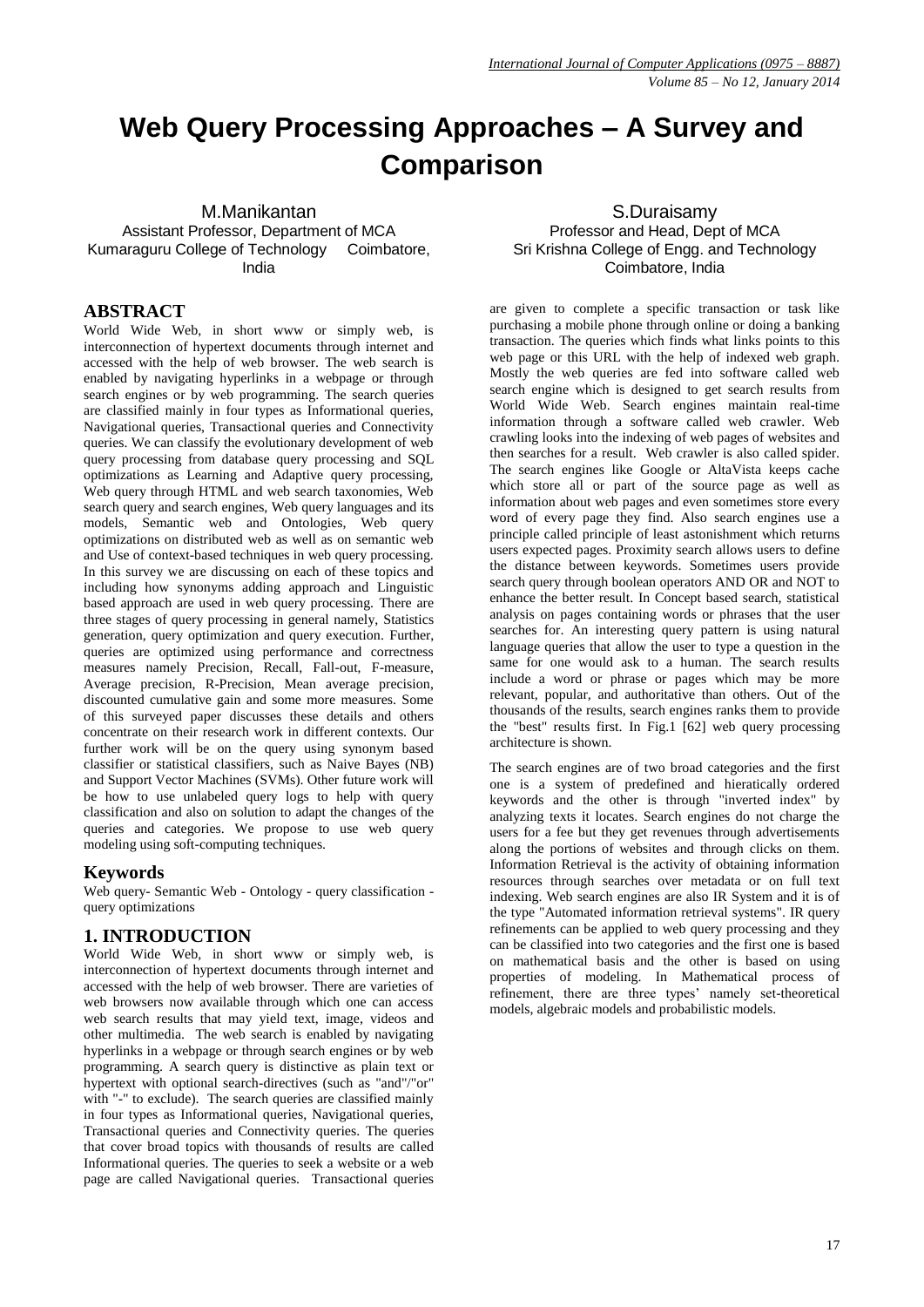

#### **Fig 1: Web query processing architecture**

Set theoretical models are Standard Boolean model, Extended Boolean model and Fuzzy retrieval. Algebraic models are vector space model, generalized vector space model, topicbased vector model, extended boolean model and latent semantic analysis. Probabilistic models are Binary Independence Model, Probabilistic relevance model on which is based the okapi (BM25) relevance function, uncertain inference, Language models, Divergence-from-randomness model and Latent Dirichlet allocation. Feature based retrieval models considers features and uses it in ranking. The properties of model method considers two types namely Models without term-interdependencies treat different terms/words as independent and Models with transcendent term interdependencies allow a representation of interdependencies between terms. Further, queries are optimized using performance and correctness measures namely Precision, Recall, Fall-out, F-measure, Average precision, R-Precision, Mean average precision, discounted cumulative gain and some more measures.

With web query processing the following are important concepts.

- **sessions**  changes in queries during a session, number of pages viewed, and use of relevance feedback,
- **queries**  the number of search terms, and the use of logic and modifiers, and
- **terms**  their rank/frequency distribution and the most highly used search terms.

Further, we classify our survey papers into seven categories, namely

- 1. Learning and Adaptive query processing.
- 2. Web query through HTML and web search taxonomies.
- 3. Web search query and search engines.
- 4. Web query languages and its models.
- 5. Semantic web and Ontologies.

 *Volume 85 – No 12, January 2014*

- 6. Web query optimizations on distributed web as well as on semantic web.
- 7. Use Context awareness in web query processing.

# **2. LITERATURE REVIEW 2.1 Learning and Adaptive query processing**

To locate information across the Web, search engines are used. For those who are accustomed to query and retrieve from databases will find that it is difficult to get similar query and result from the web. Also, results from a query in database will be straight forward whereas the web will return several similar web pages and the user has to search through it for the exact result. Information Retrieval (IR) is the area of research by querying the web through building and classifying indices, using better searching strategies and ranking functions, etc. Software agents can be used to learn user profiles by modeling user search behaviors and then using such knowledge to find URLs containing interesting information and providing suggestion to the web user. *Fab*  [32] and *InfoSpider* [33] use heuristics to find interesting web query results. *Syskill & Webert* [34] and *WebWatcher* [35], help users in an interactive mode.

For the given web search query and a URL is returned from the search engine. Here the system either returns a web page segment or no result is found from the related Web site as either *Found* or *Not Found* which may either *Right* or *Wrong*  to indicate whether the system makes a correct decision. Using these four terms, a query result belongs to one of the four categories. To evaluate *effectiveness*, the following metrics are defined [1]:

#### *Precision = # Right Found / # Found,*

*Recall = # Right Found / # Sites Containing Queried Segments,*

*Correctness = # Right Sites / # Sites Processed.* 

The *absolute path length* is the number of visited pages to locate a queried segment or to conclude that no queried segment can be found. The *relative path length* to locate a queried segment is the ratio between the absolute path length and the level of the queried segment (i.e. the length of the shortest path to locate this segment). The two metrics are presented as:

#### *Absolute Path length = # Visited pages,*

#### *Relative Path Length = # Visited pages / Level of the Queried Segment*.

The system [1] works well for the first 4 queries used. Accuracy is above 80% and in some queries it reaches 90%. For the last query, precision and recall are not as high as those are in other queries. The system is capable of filtering out irrelevant sites, thus to make the correctness reasonably good. The relative path length to locate a queried segment is close to 1. The absolute path length in an irrelevant site is not more than 2.5 pages.

Adaptive query processing is dealing with unpredictable, dynamic data volumes and transfer rates. Hence [2] explains adaptive query processing as writing queries so that they have the ability to process XML data, dynamic scheduling of operators to adjust to I/O delays, sharing and re-use of data across multiple queries and the ability to output results and update later. Tukwila project at the University of Washington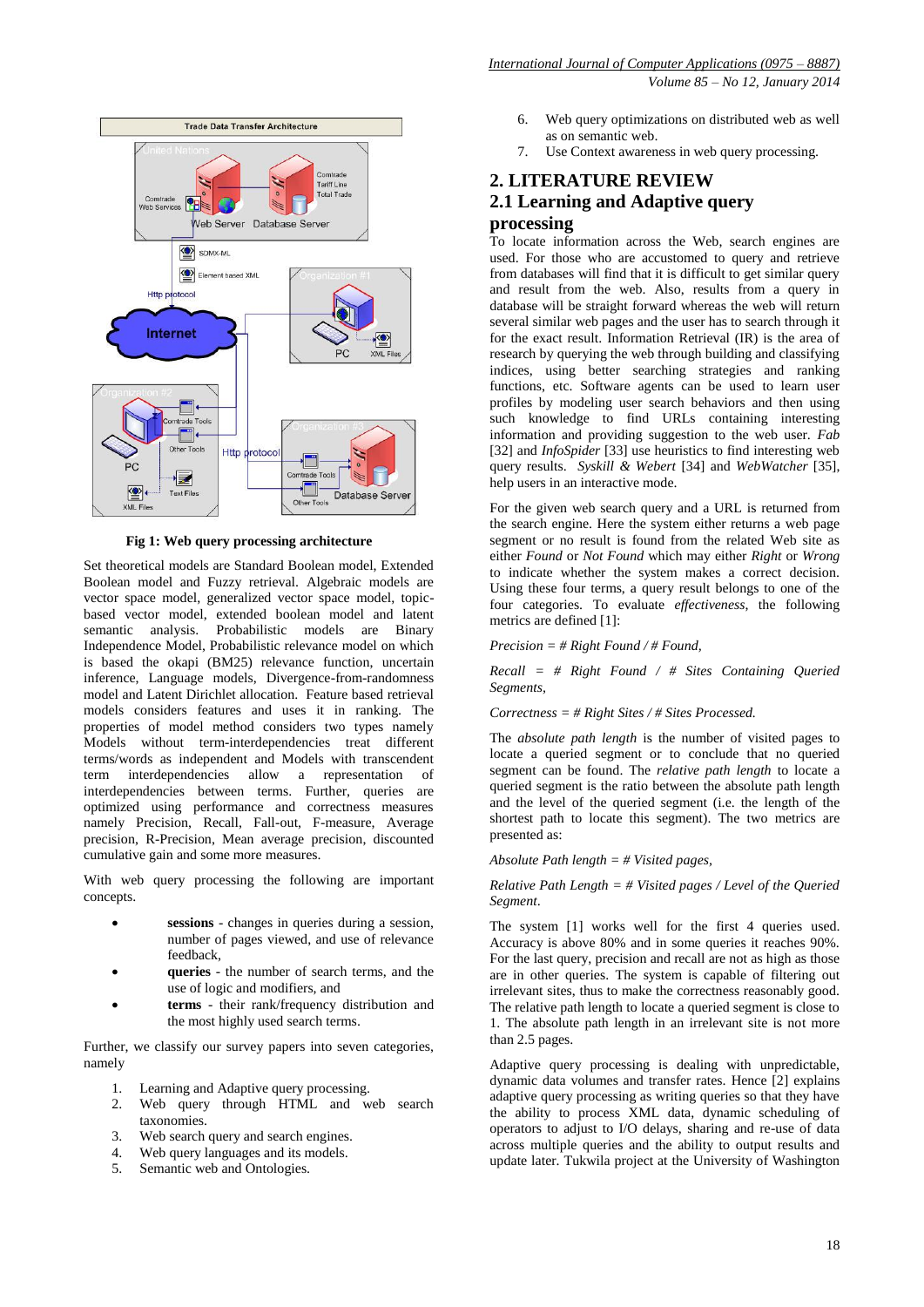is a query processing system that supports a range of adaptive techniques which is also explained.

Set of dimensions for Internet query processing discussed here [2] include, Data model, Remote vs. local data, First vs. last tuple, Approximate results, Incremental updates, Number of queries and Freshness of results. The basic techniques implemented in Tukwila are illustrated here. The three primary aspects of the Tukwila adaptive framework are an event-condition-action-based rule system, a set of adaptive operators, and the ability to incrementally re-optimize a query plan. The Tukwila system supports a number of adaptive techniques, but [2] extend number of aspects to it. As an extension, XML builds wrappers for every data source, to translate data from source formats into the standard Tukwila data format. Adaptive behavior is specified by including dimensions discussed with the factors that may include whether to optimize for first or last tuple, how fresh the data from each query must be using caching and whether and when user should see approximate or incomplete data. Here query optimizer creates long pipelines and when it runs out of memory, materialization takes place by breaking the pipeline temporarily. This upstream materialization flushes result to the disk and loads the intermediate results and resumes its operation. There are two issues addressed here, first, an interactive query system that ideally provides incremental results for interactive query through browsable window and second, it is found that for a given domain or query, the approximate or partial results are only useful for certain items within the data set.

Highly accurate semantic matches between the attributes of the source query interfaces are required for integrating web sources. Attributes on query interfaces often have no or very few data instances and this lacking reduces the accuracy of current matching techniques. To solve this problem, in [6], WebIQ, a solution that learns from both the Surface Web and the Deep Web to automatically discover instances for interface attributes was discussed. WebIQ uses artificial intelligent techniques through query answering techniques. It was demonstrated that matching accuracy improved from 89.5% F-1 to 97.5%, at only a modest runtime overhead. The solution suggested here consists of the following three components as below.

Discover Instances from the Surface Web [6]: The system employs a two-phased validation process. First, in the *outlier detection* phase, WebIQ detects and removes false instances by performing discordancy tests [36], based on a set of typespecific test statistics. Second, in the *Web validation* phase, WebIQ forms a set of validation queries, using the attribute label, the extracted instance candidates, and a set of validation patterns.

Validate Borrowed Instances via the Deep Web: Sometimes it will be difficult to formulate reliable extraction queries and it may fail to extract instances from Surface Web. To address this problem, WebIQ develops a solution to validate instances via the Deep-Web sources. Hence to verify that b is an instance of attribute A, WebIQ submits a query to the data source of A, with A's value set to b, then observes the response from the source.

Further it is a two phased approach namely The Instance Extraction Phase and The Instance Verification Phase. The first phase analyzes the labels with syntax and formulates next the extraction queries and finally instances are extracted using Surface Web. The second phase removes outliner instance candidates, and validates instances via Surface Web.

WebIQ borrows instances from the other attributes. For example, given an attribute A, WebIQ can also "borrow" instances for A from other attributes. Specifically, suppose b is an instance of attribute B, then WebIQ will try to verify if b can also be an instance of A. A novel approach to learning an instance classifier for an interface attribute was developed [6] using a Validation based Naive Bayes Classifier. Given an attribute A and a borrowed instance x (of attribute B), WebIQ validates instances via the Deep Web by allowing its component proceeds by submitting a formulated query and analyzes for the response. The results of the experiment show that matching time ranges from 1.9 minutes in the auto domain to 4.7 minutes in the airfare domain. Time spent with Attr-Surface was at most 3.5 minutes (in the job domain), time spent with Attr-Deep was at most 5.9 minutes (in the airfare domain). The total overhead ranges from 5.7 minutes in the real estate domain to 11 minutes in the airfare domain [6].

In [11], adaptive query processing trends and foundations of it are discussed. In this survey paper the various issues, themes, and approaches in this work are discussed and it focuses primarily on adaptivity of *intra-query* of long-running, and not on streaming queries. *Adaptive Query Processing* (AQP) addresses the problems of unexpected costs, missing statistics & correlations, and dynamic data by using *feedback* to *tune*  execution. It is one of the cornerstones of so-called *autonomic*  database management systems, although it also generalizes to many other contexts, particularly at the intersection of database query processing and the Web [11]. Adaptive query processing techniques have been quite broad: they may span multiple query executions or adapt within the execution of a single query; they may affect the query plan being executed or the scheduling of operations within the plan; they have been developed for improving performance of local DBMS, for processing distributed and streaming data and for performing distributed query execution. Query processing in a relational DBMS is to parse the SQL statement and produce a relational calculus-like logical representation of the query, and then to invoke the query optimizer, which generates a *query plan*. The query plan is fed into an execution engine that directly executes it, typically with little or no runtime decisionmaking. Adaptive query processing through internet is explained in Fig.2[63].



**Fig 2: Adaptive query processing through Web.**

There are three stages of query processing in general [11]. They are,

1. *Statistics generation. This phase is* offline (typically using the RUNSTATS or UPDATE STATISTICS command) on the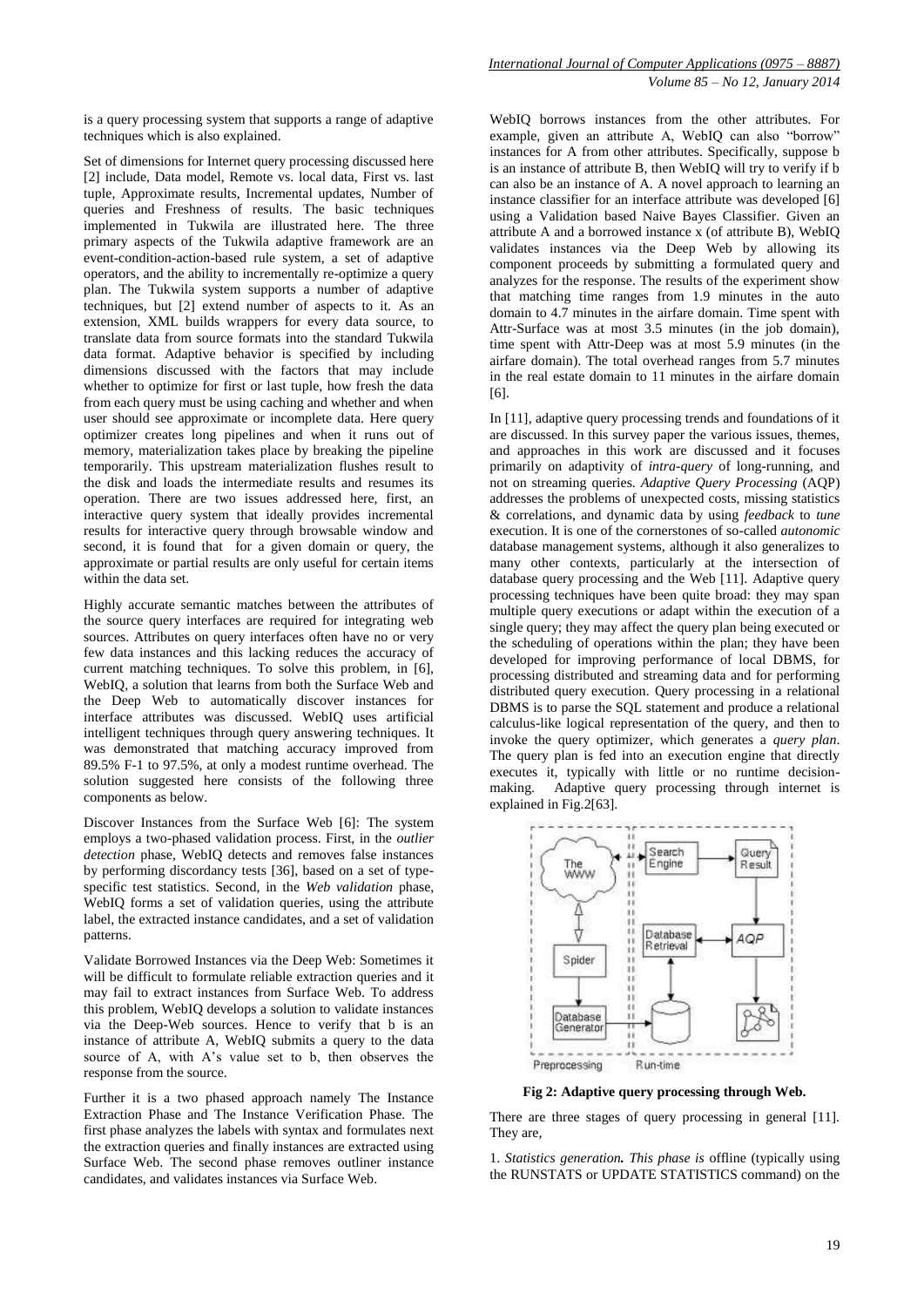tables in the database. The system profiles the relation instances, collecting information about cardinalities and numbers of unique attribute values, and often generating histograms over certain fields.

2. Next phase normally done at runtime is *query optimization*. Optimization uses a combination of *cost estimation***,** pruning heuristics, and exhaustive enumeration.

3. The final stage, *query execution* for the compiled query plan. The important aspects of query execution through pipeline computation, such that each operator processes a tuple at a time from its sub-operators, and also propagates a single tuple to its parent for processing. An alternate approach, so called *data-driven* or *dataflow* scheduling [37], is used in many parallel database systems. A number of adaptive techniques use a hybrid of the iterator and datadriven approaches.

Adaptive query processing has emerged because of the developments in database query processing like Unreliable cardinality estimates, Queries with parameter markers, Dynamically changing data, runtime, and workload characteristics, Complex queries involving many tables, Interactive querying and Need for aggressive sharing.

The following are other interesting research work on query processing. Graefe's survey on query execution techniques [38]. Kossmann's survey on distributed query processing [39] also provides useful context for the discussion, as do Ioannidis and Chaudhuri's surveys on query optimization [40, 41]. Babu and Bizarro [42] also present a survey of Adaptive Query Processing, whether the scheme is plan-based, routing-based, or continuous query-based, from a different means of classification from [11].

Query processing using natural language, i.e., plain English, is used in [15] and for understanding English by the machine, statistical machine translation (SMT) is used. This approach is to bridge the lexical gap between questions and answers. SMT-based query expansion is done by i) using a fullsentence para-phraser to introduce synonyms in context of the entire query, and ii) by translating query terms into answer terms using a full-sentence SMT model trained on questionanswer pairs. The experiments conducted shows that SMTbased expansion improves retrieval performance over local expansion and over retrieval without expansion.

In [23], an intelligent distributed query processing method by considering the characteristics of a distributed ontology environment is proposed. Here, the following are the contributions of it.

- Extended models of the distributed ontology query and the semantic mapping.
- Optimization techniques for an efficient query processing on the distributed ontologies.

For the query rewriting and the query optimization, [23] assume that every local site in the distributed environment registers its ontologies on a metadata registry. The registry maintains the schemas and the statistics of all ontologies for query rewriting and scheduling in the distributed environment. The distributed query processing needs to join the results of the local ontology queries is processed in memory. This system has 3 stages namely, Deeper Plan First Order (DPFO), Load balancing for distributed queries and Caching. AIDOS-I prune unnecessary queries before the query scheduling, and uses DPFO heuristic in the scheduling of each query. AIDOS-

II supports all optimization techniques like pruning, DPFO, load balancing, and caching.

In Category-specific web search [25], the first step is to *train* a support vector machine (SVM) [43] to classify pages by membership in the desired category. Second, a set of query modifications is learnt. For this experiment, a *query modification* is a set of extra words or phrases added to a user query to increase the likelihood that results of the desired category are ranked near the top. The algorithm first trains an SVM classifier on labeled data and then automatically generates a set of good query modifications, ranked by expected recall. Finally, using the learned classifier to evaluate the query modifications on real search engines, a rank ordering of query modification, search engine tuples is produced. The classifier and the tuples are designed to improve category-specific web search.

# **2.2 Web query through HTML and web search taxonomies:**

User searching for information is inherently predicted in Information Retrieval (IR) [3]. Information retrieval is not only informational but it might be navigational like "give me the url of the site I want to reach" or transactional like "show me sites where I can perform a certain transaction", e.g. shop, download a file, or find a map. A Classic model involves, a user, driven by an information need, constructs a query in some query language. The query is submitted to a system that selects from a collection of documents (corpus), those documents that match the query as indicated by certain matching rules. A query refinement process is used to create new queries and/or to refine the results.

Web queries are classified according to their intent into 3 classes:

1. **Navigational.** The immediate intent is to reach a particular site.

2. **Informational.** The intent is to acquire some information assumed to be present on one or more web pages.

3. **Transactional.** The intent is to perform some webmediated activity.

The users are self selected with attitude towards interstitial windows.

- 1. According to [44] 83% of the users view such pop-ups as interference.
- 2. The percentage of queries with sexual content is under 1%, whereas the percentage of such queries in the log is about 12%.
- 3. The percentage of queries identified as navigational was 24.5%, non-navigational queries was 68.4%, and 7.1% of the surveys did not answer Q1. The respondent to Q2, the percentage of navigational queries was 26.4%.
- 4. We could not find a simple question to distinguish between transactional and between transactional and informational queries. Most popular transactional queries were identified as shopping on the web  $(O3.1)$  and downloading data (Q3.3). Among people that answered both Q2 and Q3 these type of queries account for 32.3% of the non-navigational queries. The number of transactional queries is at least 23.8%.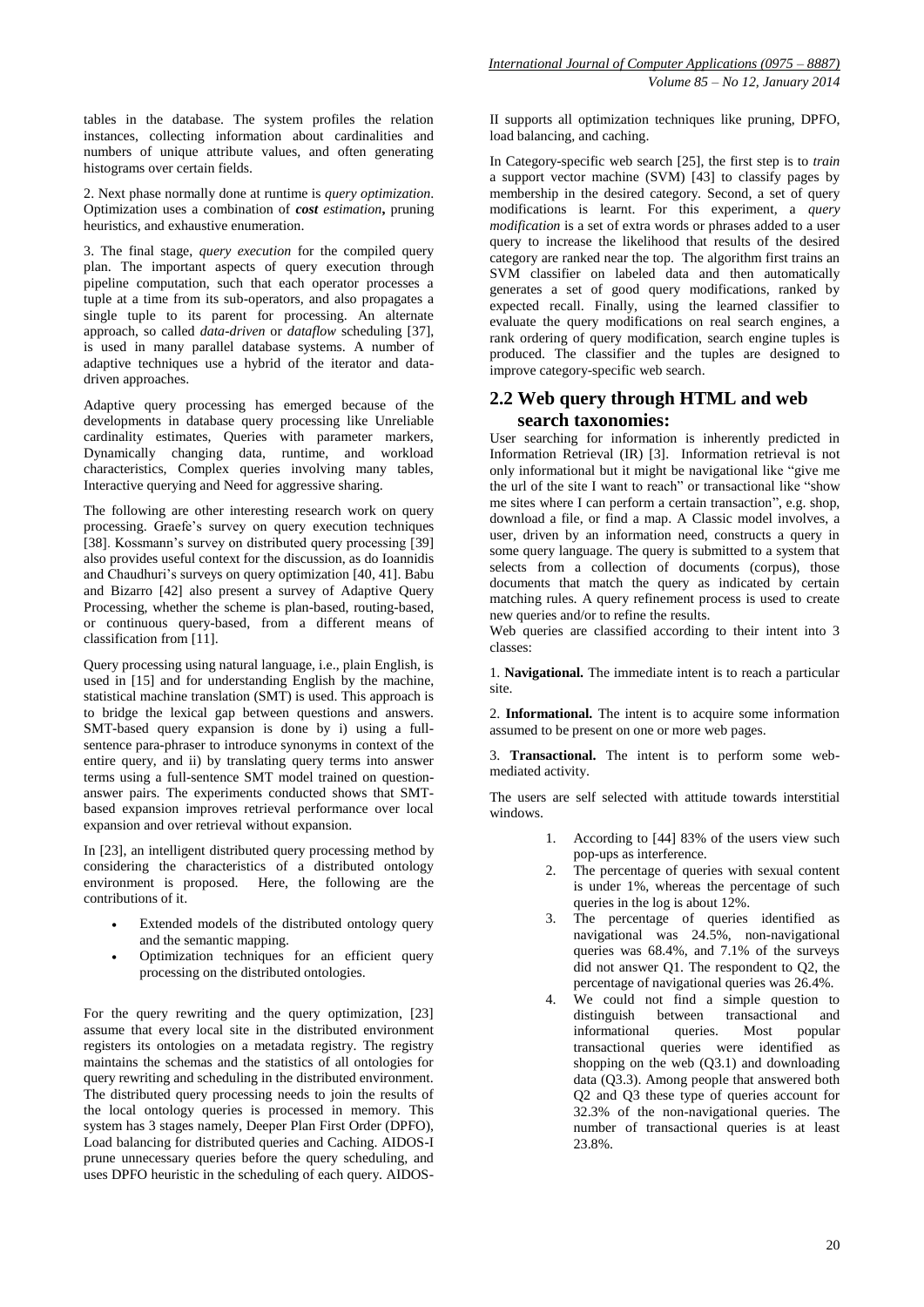# **2.3 Web search query and search engines**

Query on a particular geographic region by user to constrain to search results in a Geographic web search engines. This geographic search technology is called local search and is being executed with significant interest in major search engines. Academic research was conducted for extracting geographic knowledge from the web. Combination of text and spatial data processing is used in such geographic web search engines. This research [5] concentrate on geographic search engines and it is merged with general web query processing. Each page in such search engine also has a geographic area of relevance associated with it, called the *geographic footprint* of the page

It extracts geographic information, such as city names, addresses, or references to landmarks, from the pages and then maps these to positions using external geographic databases. Footprints are represented as polygons and bitmapbased structures. These search engines can be divided into *crawling*, *data mining*, *index construction*, and *query processing.* In this system [5] it focuses on Germany and crawl the "de" domain; in cases where the coverage area does not correspond well to any set of domains, focused crawling strategies that may be needed to find the relevant pages. Overall ranking function might be of the form,

 $F(D, q) = g(fD, fq) + pr(D) + F(D, q)$ , with a term-based ranking function  $F(D, q)$ , a global rank  $pr(D)$  (e.g., Pagerank), and a geographic score *g*(*fD, fq*) computed from query footprint *fq* and document footprint *fD* (with appropriate normalization of the three terms). This paper [5] is on how to efficiently compute such ranking functions using a combination of text and spatial index structures.

Main contributions in this paper [5] are as follows:

- Discuss and formally study the query processing problem in geographic web search engines.
- Describe several efficient algorithms for query processing in geographic search engines.
- Integrate the algorithms into an existing highperformance query processor for a scalable search engine, and evaluate them on a large web crawl and queries derived from a real query trace.

There are search engines with immediate query processing and results are also required faster where as other search engines with large batches of queries are submitted for various web mining and system optimization tasks that do not require an immediate response and such search engines are called as batch processing search engines [9]. Here, conclusion is that significant cost reductions are possible by using specialized mechanisms for executing batch queries in Web search engines.

In particular, it describes three important scenarios where such queries arise:

- Cache Updates
- Internal Testing and Mining
- Queries by Outside Parties

Three major sources of savings and approaches in this paper [9]:

- (1) Query Reordering: Given a batch of queries, executed in random ordering which results in significantly better caching behavior.
- (2) Clairvoyance: Use clairvoyant algorithms for caching lists and partial results are demonstrated.
- (3) Reusing Partial Results

The system compares the average time for each query in query stream, using 30% inverted index size as the caching buffer. The algorithm is then better (4.6 ms per query) than the strict admission case (6.05 ms per query) and the naive algorithm (6.86 ms per query). There is a 24% improvement over older algorithms.

Energy-price-driven query processing in a multi-center web search engines is discussed in [10]. Concurrent processing thousands of web queries necessitates maintaining and operating massive data centers which costs high energy consumption and a huge electric bill. This paper [10], takes the challenge to reduce the electric bill of commercial web search engines operating on data centers that are geographically far apart. Experiments on real-life query workloads obtained from a commercial search engine show that significant financial savings can be achieved by this technique.

# **2.4 Web query languages and its models**

A large scale analysis on the extent of the query language differences is lacking and is being addressed in [8]. An extensive study on the issue by examining the language model properties of search queries and the three text streams associated with each web document: the *body*, the *title*, and the *anchor text*. The paper applies web scale n-gram language models to three search query processing (SQP) tasks: query spelling correction, query bracketing and long query segmentation. The n-gram language models in this work are built from different web sources, including the different text fields from the documents such as titles, anchor texts and body texts, as well as web search queries. In the web search setting, SQP tasks distinguish themselves from many traditional IR/NLP tasks in at least two aspects.

(1) SQP tasks deal with the query language instead of the formal natural language. The query language is found to be dominated by noun phrases that are loosely attached.

(2) In the web context, SQP tasks are faced with a living language with an open-domain and dynamic vocabulary, as new words are constantly being created. For instance, the query log of 2009 of a web search engine is drastically different from that of 2007. Even the grammar changes over time: it has been observed that the average query length increases over the years indicating users are becoming more sophisticated.

The paper [8] describes the Web N-gram Language Models Collection (Wnlmc). The collection is built from the high quality English web documents, in the scale of billions of pages and trillions of tokens, served by a popular search engine.

The contributions of this work are as follows:

- It builds web-scale language models from web sources including the search queries, as well as the titles, the anchor texts and the bodies of web documents.
- Unsupervised methods, including a novel query segmentation approach, are applied to efficiently tackle three search query processing tasks from query spelling correction to analyzing sub-query structures.

Three categories of Web query languages can be distinguished [14], according to the format of the data they can retrieve: XML, RDF and Topic Maps. This article introduces the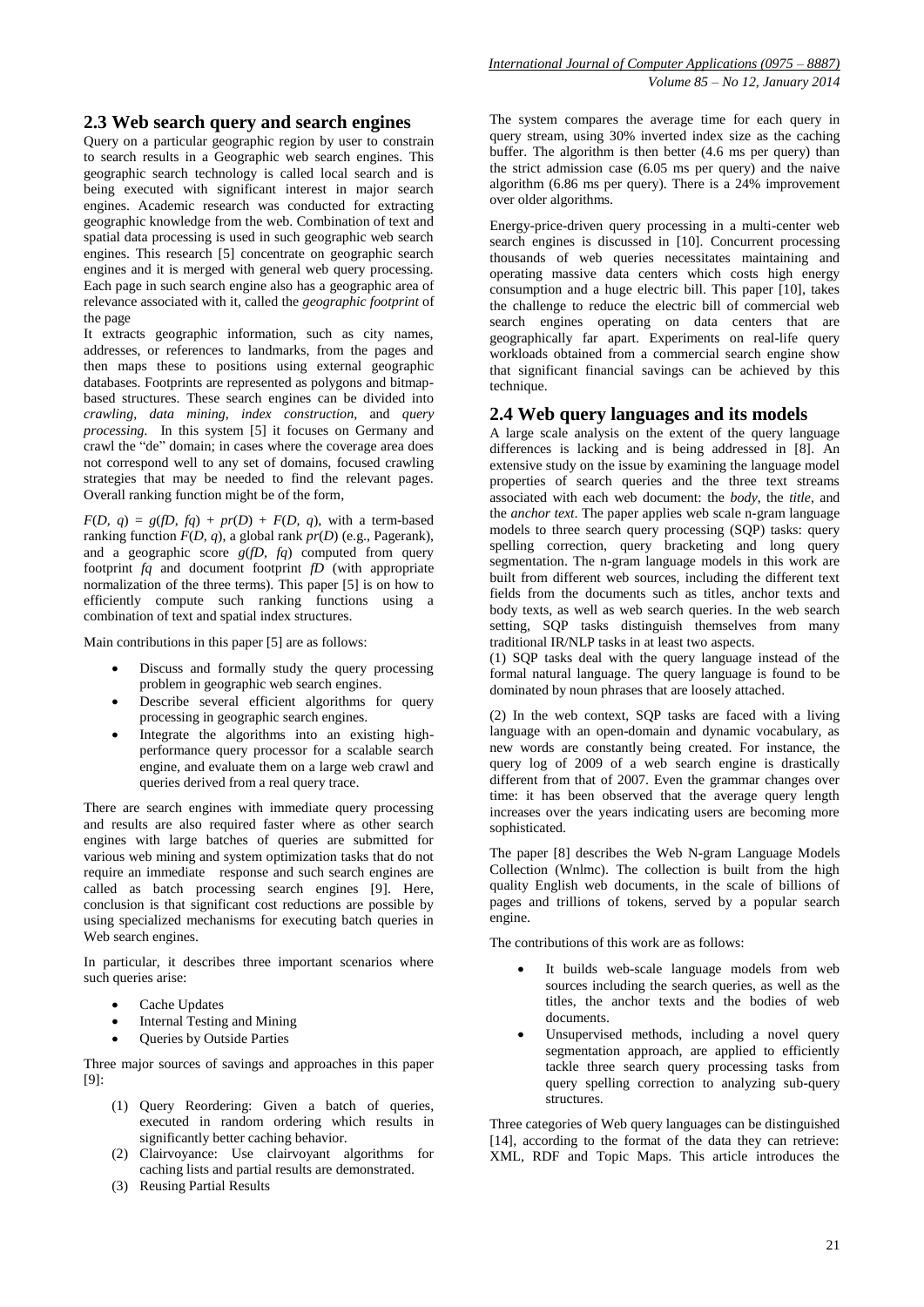spectrum of languages falling into these categories and summarizes their salient aspects.

A number of formalisms have been proposed for representing Semantic Web meta-data, in particular RDF, Topic Maps, and OWL (formerly known as DAML+OIL). These formalisms usually allow one to describe relationships between data items, such as concept hierarchies and relations between concepts. Semantic Web is an integrated access to the data on the Web that is represented in any of the above-mentioned formalisms.

The following three questions are at the heart of establishing a query language:

1. What are the core data retrieval capabilities of each query language?

2. to what extent, and what forms of reasoning do they offer, and

3. How are they realized?

It focuses on introducing and comparing languages designed primarily for providing efficient and effective access to data on the Web and Semantic Web. In particular, it excludes the following types of languages:

Programming language tools for XML, Reactive languages, Rule languages, OWL query languages.

The different query languages are illustrated using five types of queries against the sample data.

Select queries:

Query 1 "Select all Essays together with their authors (i.e. author items and corresponding names)"

Query 2 "Select all data items with any relation to the book titled 'Bellum Civile'.'

#### Reduction queries:

Query 3 "Select all data items except ontology information and translators."

#### Restructuring queries:

Query 4 "Invert the relation author (from a book to an author) into a relation authored (from an author to a book)."

#### Aggregate queries:

Query 5 "Return the last year in which an author with name 'Julius Caesar' published something."

Query 6 "Return each of the subclasses of 'Writing', together with the average number of authors per publication of that subclass."

Combination and inference queries:

Query 7 "Combine the information about the book titled 'The Civil War' and authored by 'Julius Caesar' with the information about the book with identifier bellum\_civile."

Query 8 "Return the transitive closure of the subclass of relation."

Query 9 "Return the co-author relation between two persons that stand in author relationships with the same book.'

#### **2.5 Semantic web and Ontologies:**

According to the W3C, "The Semantic Web provides a common framework that allows data to be shared and reused

across application, enterprise, and community boundaries [12]. In semantic web, the three different approaches are used namely, synonyms adding approach, Semantic approach and Linguistic approach. Let us discuss them here one by one through some prominent research work in these areas.

A simple unsupervised learning algorithm for recognizing synonyms was discussed in [45]. A synonym for a word is identified by choosing member from a set of alternative words that is most similar in meaning to the given problem word. This was demonstrated by using unsupervised learning algorithm which issues queries to a search engine and analyzing the replies to the queries. This is applied to measure a (human) student's mastery of a language while conducting the tests like the Test of English as a Foreign Language (TOFEL) and English as a Second Language (ESL). There are several well-known lexical database systems that include synonym information, such as WordNet [46], BRICO [47], and EuroWordNet [48] which use the database of synonyms constructed by hand and not through automated machine learning system. Here, manual process involved must be repeated for each new language and must be repeated regularly as new terms are added to a language as well as scientific and technical words are difficult to be included through manual system. Also, only about 70% of the authors' keywords were in WordNet. Statistical approaches to synonym recognition are based on co-occurrence and associations of words that are likely to be used in the same context. Hence, three methods for synonyms adding approach like statistical (unsupervised learning from text) techniques, some using hand-built lexical databases with some hybrid approaches, combining statistics and lexical information. In [45], statistical methods used to measuring semantic similarity is Latent Semantic Analysis (LSA) and data mining with interest calculation and text mining approaches are also used in it. The first step is to use the text to construct a matrix **X**, in which the row vectors represent words and the column vectors represent chunks of text (e.g., sentences, paragraphs, documents). The next step in this work applies a technique namely, SVD to **X**, to decompose **X** into a product of three matrices **ULA***T*, where **U** and **A** are in column orthonormal form (i.e., the columns are orthogonal and have unit length) and **L** is a diagonal matrix of *singular values* (hence SVD). LSA works by measuring the similarity of words using this compressed matrix, instead of the original matrix. The similarity of two words is measured by the cosine of the angle between their corresponding compressed row vectors [45]. Here, the results with the TOEFL questions show the algorithm can score almost 10% higher than LSA. The results with the ESL questions support the view that this performance is not a chance occurrence. Now, let us discuss various trends in web query process as below.

#### *2.5.1 Synonyms adding approach*

OBSERVER [49], is brokering across the domain ontologies which uses inter-ontology relationships representation for synonyms, hyponyms, and hyper nyms between different ontologies. User queries are rewritten by using this to translate across ontologies. Precision and Recall are used to estimate loss of information if any. It solves most challenging issue of vocabulary sharing between ontologies using web query processing.

There is no centralized or federated information management as anyone can put up a web page or make other information resources available on the Web independently. It is also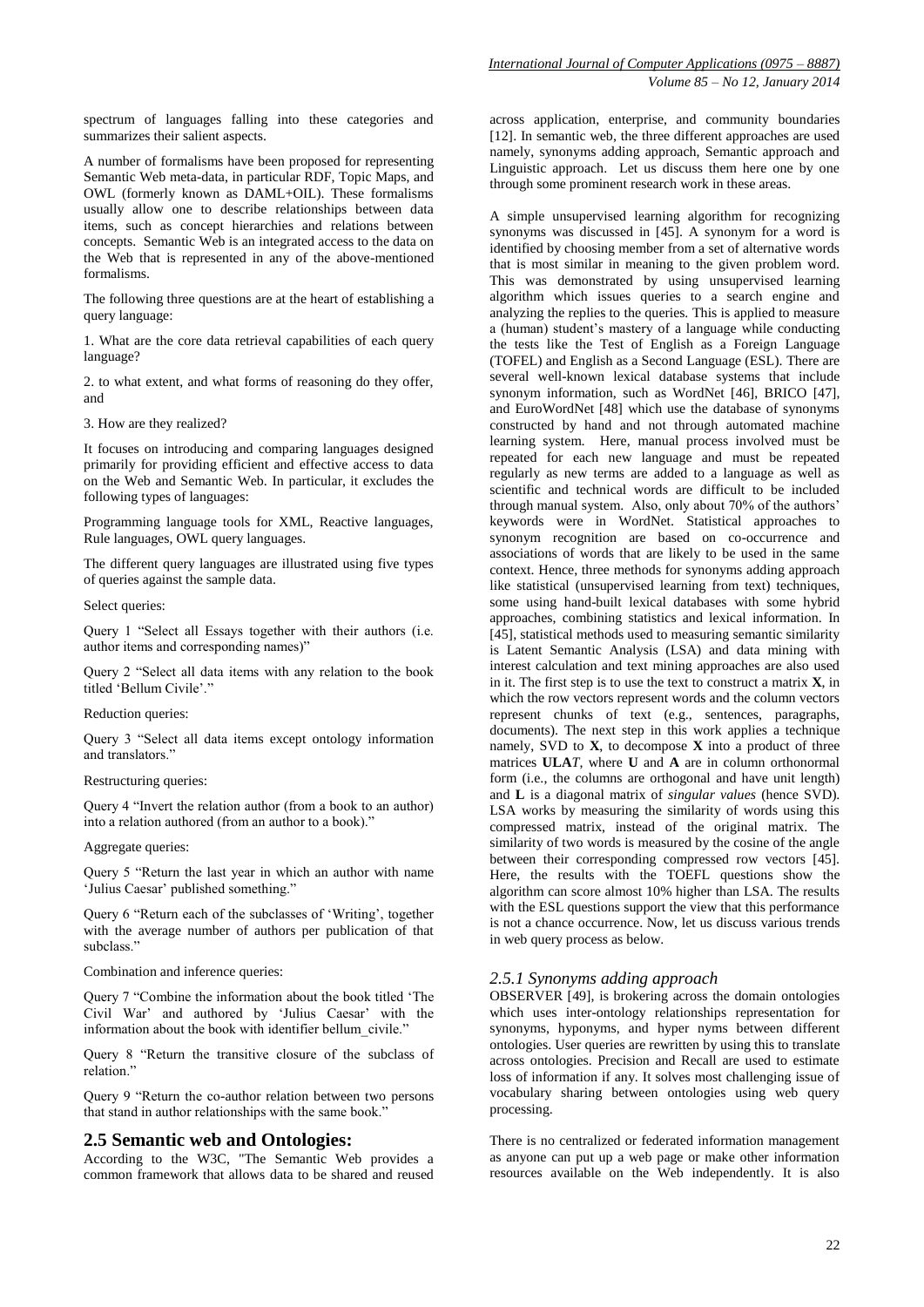impossible for users to be aware of the locations, organization/structure, query languages and semantics of the data in the various information resources because of the dynamic and open nature of such an environment [49]. It presents a method that performs the translation using an extended set of relationships including (but not limited to) synonyms, hyponyms and hyper nyms. Furthermore, the crucial issue of estimating the possible loss of information when using relationships other than synonyms was also discussed. It chose a significant set of ontologies built from three different points of view: linguistics research, knowledge representation research and the individual point of view of some research groups.

- *Linguistic point of view ontologies.* Two ontologies belong to this category: *WN* which was based on WordNet 1.5 and *μCosmos* which is a subset of MikroKosmos. These ontologies were created from the point of view of a global ontology: they are knowledge bases used by their creators (and other users) to perform automatic recognition and translation of texts. They are very big in size because they try to represent any kind of knowledge.
- *Knowledge representation view point ontologies.* Two other ontologies are subsets of the 'Bibliographic-Data' ontology developed as a part of the ARPA Knowledge Sharing Effort.
- *Individual point of view ontologies* Two ontologies were considered more to describe the information (and differing points of view) of two different research groups at different universities.

The query which is used as a running example throughout this paper is: "Get title, number of pages, year of publication and a file containing the publication itself, if available, for books related to Mars where the only author is Carl Sagan."

The following problems need to be solved in order to answer a query such as above in a global information system:

*Resource Discovery*: There is a need to search for the repositories relevant to the query, (e.g., which repositories are likely to have information about publications related to Mars?).

*Structure/Format Heterogeneity***:** Different data repositories containing relevant data for a query may have different data organizations (e.g., publications are stored in databases, file systems, etc.), formats and media, (e.g., the sample query requests the publication that is stored in a non-textual format such as a Microsoft Word *(* document), and may support different query languages.

*Modeling of Information Content*: The same information may be modeled at differing levels of abstraction (e.g., "book" vs. "publication"). On the other hand, only part of the information required may be modeled at an information source/ontology. For example, information about books and authors may be modeled at different information sources/ontologies.

*Querying of the Information Content*: If keywords do not appear in a document, such a document will not be retrieved even though it may be relevant (e.g., the words "Carl Sagan" may not appear in the content of his publications). There is a need a semantic approach to access information rather than a syntactic approach. This should also define a query language expressive enough to precisely describe the information needs in an intentional manner.

*The Vocabulary Problem***:** Current Internet tools and query processing systems are unable to support heterogeneous vocabularies used to describe the same information. In the case of keyword-based systems, if a synonym of the keyword included in the document is used as a part of the query, the document may not be retrieved. Different but related terms may be used to describe similar information at the intentional level (e.g., the term for "subject" may be modeled as "keywords" at a different ontology) as well at the extensional level (two different representations represent the same value: for instance, 'February 10, 1998' and '2/10/98').

*Imprecise answers***:** There is a need to deal with imprecise answers when most of available data repositories do not model our information needs exactly. The loss of information incurred should be measured, controlled and reduced as the system enriches the answer by visiting more repositories. In the example, the system could deal with books with Carl Sagan as the only author even though there may be no way to know if those books are about Mars.

#### *2.5.2 Synonym approach*

OBSERVER uses three step query processing approach, namely, Query *Construction,* Access *to Underlying Data* and *Controlled Query Expansion to New Ontologies* are discussed as below.

#### *Query construction.*

This step consists of two tasks discussed below with the help of the example introduced earlier. These tasks involve direct user intervention. A GUI facilitates this user involvement.

- 1. Select User Ontology.
- 2. Edit Query.

*Accessing the underlying data.*

The Ontology Server retrieves the information corresponding to the query. That information is retrieved from the different repositories in a common format so that the partial answers can be easily combined, i.e., *correlated*. The answer is returned to the user by the Query Processor. The query processing ends if the user is satisfied with the answer.

*Controlled query expansion to new ontologies.*

The original query is translated from terms of the user ontology into terms of component ontology, also referred to as target *ontology*. The translation cannot always be exact because all the abstractions represented in the user ontology may not appear in the component ontology. Hence the user can define a limit for the *loss of information* allowed.

For the task of translating the query from terms of the user ontology into terms of the target ontology, the user and the target ontologies are integrated automatically by the Query Processor. If the user query is completely expressed in terms of the target ontology, the translation is called a *full translation*. Otherwise a *partial translation* is obtained. The Ontology Server is the module that provides information about ontology residing on its node as well as about their underlying data repositories. There is only one Ontology Server per node containing ontologies. The Ontology Server maintains a catalog of its ontologies called *Repository Catalog*, which contains information about the data repositories underlying each ontology. OBSERVER deals with the following kinds of interontology relationships, which are a subset of the defined in the other work.

*Synonym relationships*, when two terms in different ontologies have the same semantics. But need not have the same extension.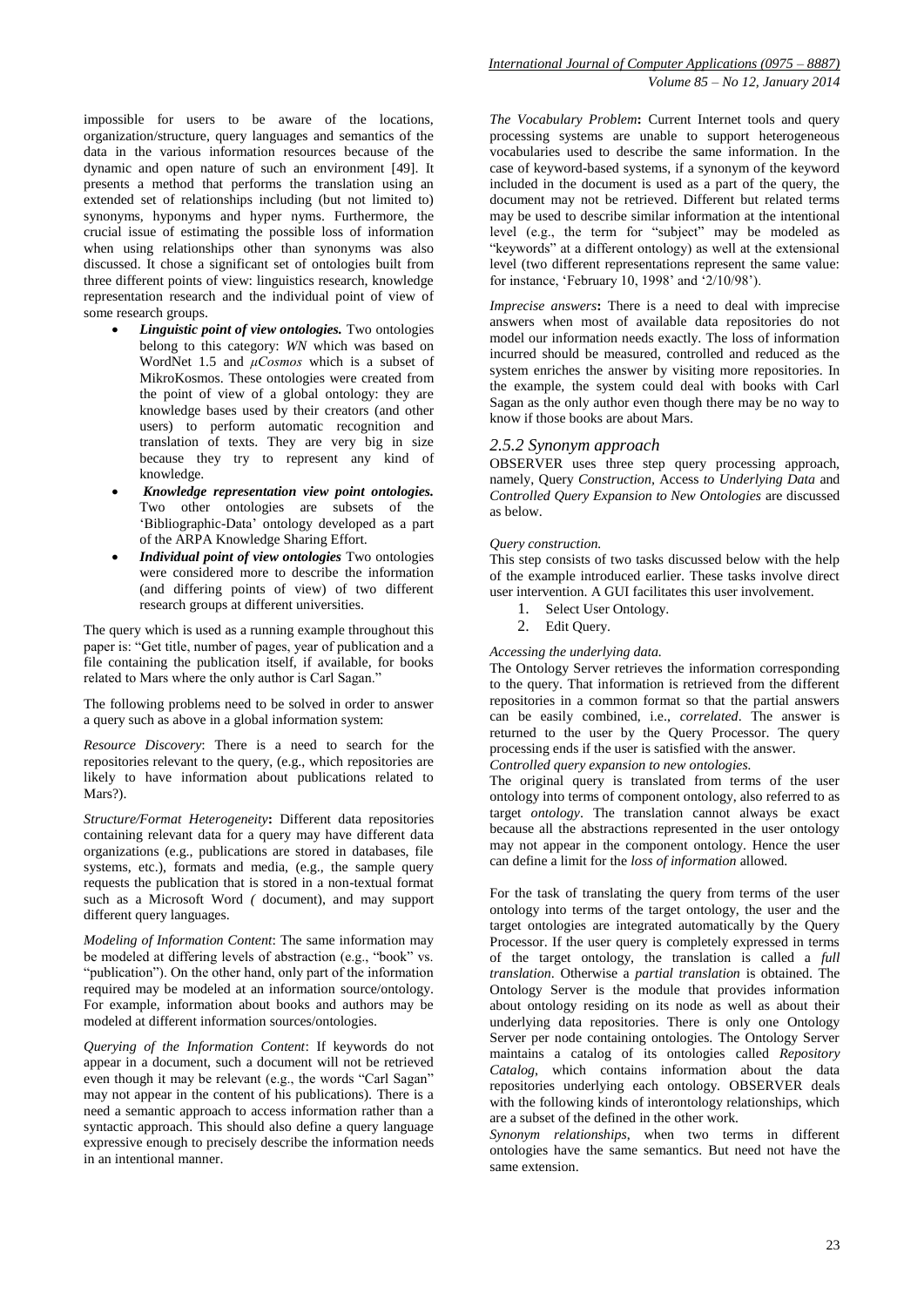*Hyponym relationships*, when a term is less general than other in ontology, i.e., a term in one ontology subsumes the abstraction represented by another term in a different ontology. Note that this does not mean that the extension of the term is a superset.

*Hypernym relationships*, when a term is more general than other in ontology, i.e., a term in one ontology is subsumed by another term in a different ontology. Note that this does not mean that the extension of the general term is the superset of the extension of the specific term.

*Overlap relationships*, when there exists an intersection between the abstractions represented by two given terms. Two numbers can be associated with these relationships to represent the approximate percentage of the two terms participating in the relationship that belong to the intersection.

*Disjoint relationships*, when there exists no intersection between the abstractions represented by two terms.

*Covering relationships*, when the abstraction represented by a term in one ontology is the same that the abstraction represented by the union of other given abstractions which are subsumed individually by the term.

Issues related to the correlation of data from multiple repositories:

#### *Logical schemas, data repositories and data sources*

From the point of view of mapping expressions, data repositories are seen as a set of entity types and attributes. Thus each repository has an associated logical schema. Mappings act as an intermediate language between Description Logic expressions and the query languages of the local repositories. Each data repository has a specific data organization and may or may not have a data manager.. The different data sources of a repository can be distributed. The simplest data source is a system file. Anything can be a data repository: a set of files of different formats, an HTML page, a database, and their combinations.

*Mappings: The key to repository heterogeneity encapsulation*  Mapping Information relates terms in the ontology (concepts, roles) with data elements in data repositories.

The advantages of these mappings are as follows. The mappings subscribe to the idea of viewing a data repository as a set of entities and attributes (or relations and attributes in Extended Relational Algebra), independently of the specific organization of the data in the repository. This gives a homogeneous view of the description of the data repositories without capturing any characteristic specific to the individual data repositories.

They are expressive enough to capture the complex associations of concepts and roles with entities and attributes. They act as an intermediate language between the Description Logics (DL) expressions and the concrete query languages of the local repositories.

Main steps in accessing underlying data repositories

*Step 1: Translation from DL into mapping.*

*Step2: Translation from mono-repository mappings into Local Query L and data access*.

*Step 3: Plan execution and retrieval of the final answer.*

#### *2.5.3 Semantic approach*

Query Processing in JeromeDL: The search algorithm of JeromeDL consists of three major steps. Each step requires different metadata sources that describe resources in specific ways [55]:

Step  $A -$  the first step is the full text index search on the resources' contents and users' annotations on resources,

Step B – the next step is the bibliographic description search consisting of MARC21 and BibTEX formats,

Step  $C$  – the last step finally is a user-oriented search with semantics, based on the semantic description of the resources and information about most interested categories regarding the user that issued the query.

Query object: When issuing a query to JeromeDL a reader has to submit a query object , usually using an HTML-form. Each query contains several entries which state what information the search algorithm should look for in the resource description. The reader can choose from Dublin Core Metadata, MARC21-based and BibTeX-based properties. A special property that indicates the content of the resource is additionally provided. Each property contains the list of possible values that the reader expects to find in the description of the resource. Additionally each value may have a ranking value specified, so results containing a desired value are higher ranked. It is possible to define a maximum distance between words consisting the phrase value.

Result object: A result object contains the information about the resources that have been found and additional information on the query process that has been executed. Each of the resources is described with: the URI of the resource, title and authors, categorizations and keywords, summary – digest, information on the type of the resource, and the ranking of the resource in this result set. Additionally some debugging information and history of the query processing is also included in the result object.

JeromeDL's search algorithm was designed based on the following requirements [56]:

- The query should return resources where descriptions do not directly contain the required values.
- The meaning of values provided in the query should be resolved in the context of users' interests.
- These goals can be achieved by combining full text search as well as searching the bibliographic description and semantic descriptions of resources. The semantically enabled search phase includes query expansion based on the user's interests.

In order to measure the improvement of effectiveness of the semantic enabled search algorithm, the database of the prototype system has been filled with 100 resources. After a little time of browsing 50 queries have been processed with and without the semantic query expansion phase. To evaluate the gain in effectiveness produced by the semantic phase of the semantic searching process, tree metrics have been calculated: precision, recall and waste. The results have shown that the semantic query expansion phase in the search algorithm improves the results by 60% compared to the search process without the semantic phase.

The purpose of information retrieval is to assist users in locating information they are looking for. Information retrieval is currently being applied in a variety of application domains from database systems to web information search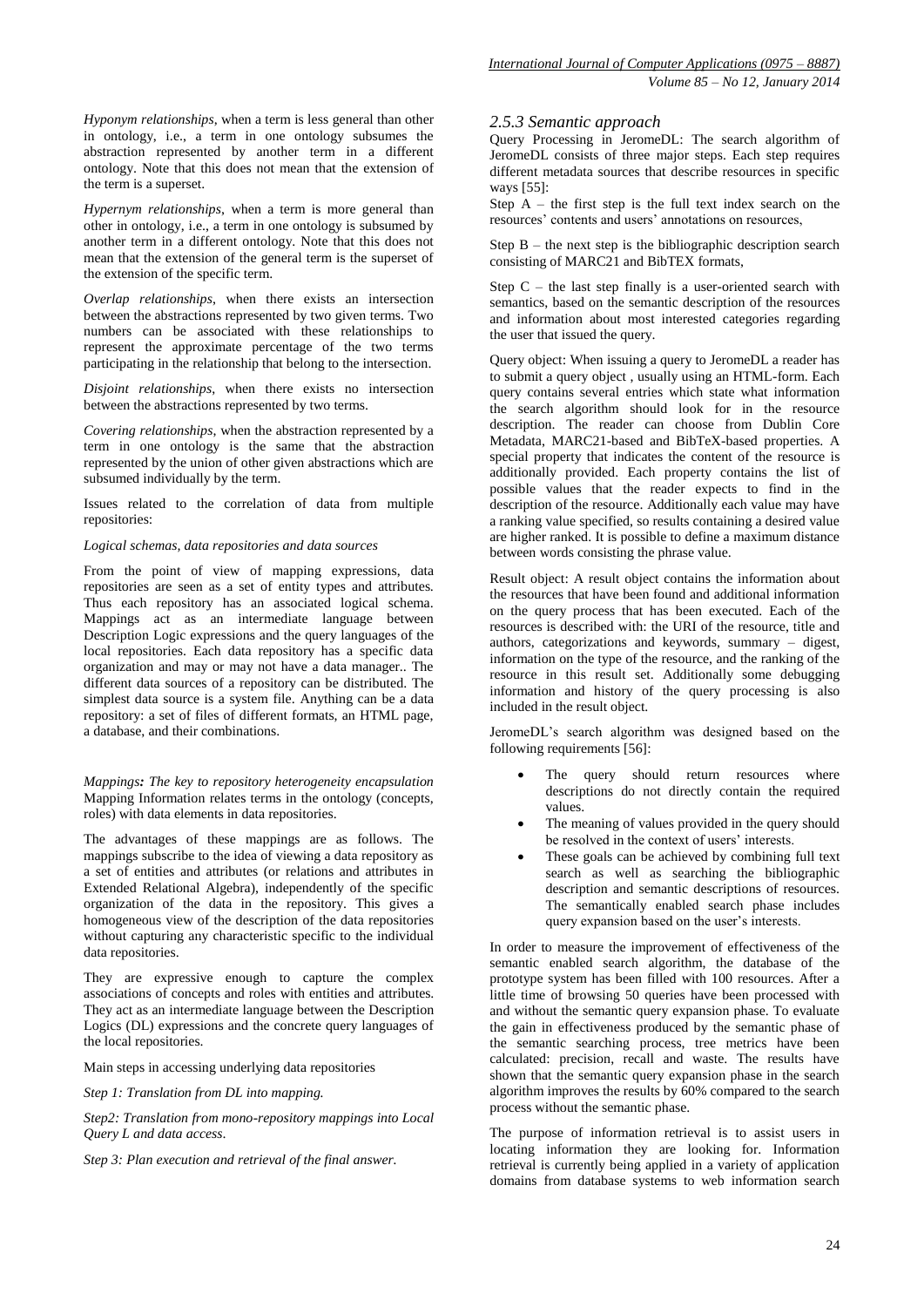engines. The main idea is to locate documents that contain terms the users specify in their queries. Retrieval, by classical information retrieval models (eg. Vector Space, Probabilistic, Boolean), is based on plain lexicographic term matching between terms. However, plain lexicographic analysis and matching is not generally sufficient to determine if two terms are similar and consequently whether two documents are similar. Two terms can be lexicographically different but have the same meaning (eg. they are synonyms) or they may have approximately the same meaning (they are semantically similar).

The lack of common terms in two documents does not necessarily mean that the documents are irrelevant and viceversa. Semantically similar terms or concepts may be expressed in different ways in the documents and the queries, and direct comparison is not effective (eg. Vector Space Model(VSM) will not recognize synonyms or semantically similar terms). It is proposed to discover semantically similar terms using ontology, and specifically WordNet.

Four main categories for determining semantic similarity between terms

- 1. Edge Counting Methods : These methods measure the similarity between two concepts *c*1, *c*2 by determining the path linking the terms in the taxonomy and the position of the terms in the taxonomy
- 2. Information Content Methods : In this category, similarity measures are based on the *Information content* of each concept
- 3. Feature based Methods : Measures that consider also the features of the terms in order to compute similarity
- 4. Hybrid methods : Those methods combine ideas from the above three approaches in order to compute semantic similarity between *c*1 and *c*2

Given two terms, the user selects a similarity method and the system returns the semantic similarity of the two terms. Several options are available

- Sense selection : The user has the option to select which sense of the term to compare (one specific or all senses)
- Similarity method selection : A list of 10 similarity methods is available from all categories with option to add new methods as easy as inserting a java class File in the system
- Ontology selection: The system is Ontology independent. The methods can be used within any ontology that conforms to a specific schema or that can be mapped to this schema
- Cross ontology similarity : Select two terms from different ontologies and compare them
- API : Furthermore a complete API was developed in order to be used from anyone who wants to make use of the system functionality

#### *2.5.4 Linguistic approach*

This paper introduces a simple unsupervised learning algorithm for recognizing synonyms. In order to recognize synonyms, given a problem word and a set of alternative words, it chooses the member from the set of alternative words that is similar in meaning to the problem word. The unsupervised learning algorithm performs this task by issuing queries to a search engine and analyzing the replies to the queries. The algorithm, called PMI-IR, uses Point wise

Mutual Information (PMI) [50,51] to analyze statistical data collected by Information Retrieval (IR).Recognizing synonyms is often used as a test to measure a (human) student's mastery of a language. The performance is measured for PMI-IR using 80 synonym test questions from the Test of English as a Foreign Language (TOEFL) [52] and 50 synonym test questions from a collection of tests for students of English as a Second Language (ESL) [53]. PMI-IR obtains a score of 73.75% on the 80 TOEFL questions (59/80) and 74% on the 50 ESL questions (37/50). By comparison, the average score on the 80 TOEFL questions, for a large sample of applicants to US colleges from non-English speaking countries, was 64.5% (51.6/80) [54].Latent Semantic Analysis (LSA) is another unsupervised learning algorithm that has been applied to the task of recognizing synonyms. LSA achieves a score of 64.4% (51.5/80) on the 80 TOEFL questions [54]. PMI-IR may be suitable as a tool to aid in the construction of lexical databases. It might also be useful for improving IR systems. Fig.3 [64] shows the web query processing with natural language interface.



**Fig 3: Query processing with Natural Language Processing**.

In [51], it particularly interested in applying PMI-IR to automatic keyword extraction [55]. One of the most helpful clues that a word (or phrase) is a keyword in a given document is the frequency of the word. However, authors often use synonyms, in order to avoid boring the reader with repetition. This is courteous for human readers, but it complicates automatic keyword extraction. PMI-IR will help to cluster synonyms together, so that one can aggregate their frequency counts, resulting in better keyword extraction.

This paper has introduced a simple unsupervised learning algorithm for recognizing synonyms. The algorithm uses a well-known measure of semantic similarity (PMI). The new contribution is the observation that PMI can exploit the huge document collections that are indexed by modern Web search engines. The algorithm is evaluated using the Test of English as a Foreign Language. The algorithm is compared with Latent Semantic Analysis, which has also been evaluated using TOEFL.

Also, XML-QL is a data model and query language for XML. XQL is a simpler query language based on single path expressions and is strictly less powerful than XML-QL, Lorel, StruQL, or UnQL.

#### *2.5.5 Integration of the user and target ontologies* Two types of relationships are considered in order to integrate the user and the target ontology.

1. Synonym, hyponym and hypernym relationships between terms in the user and target ontologies.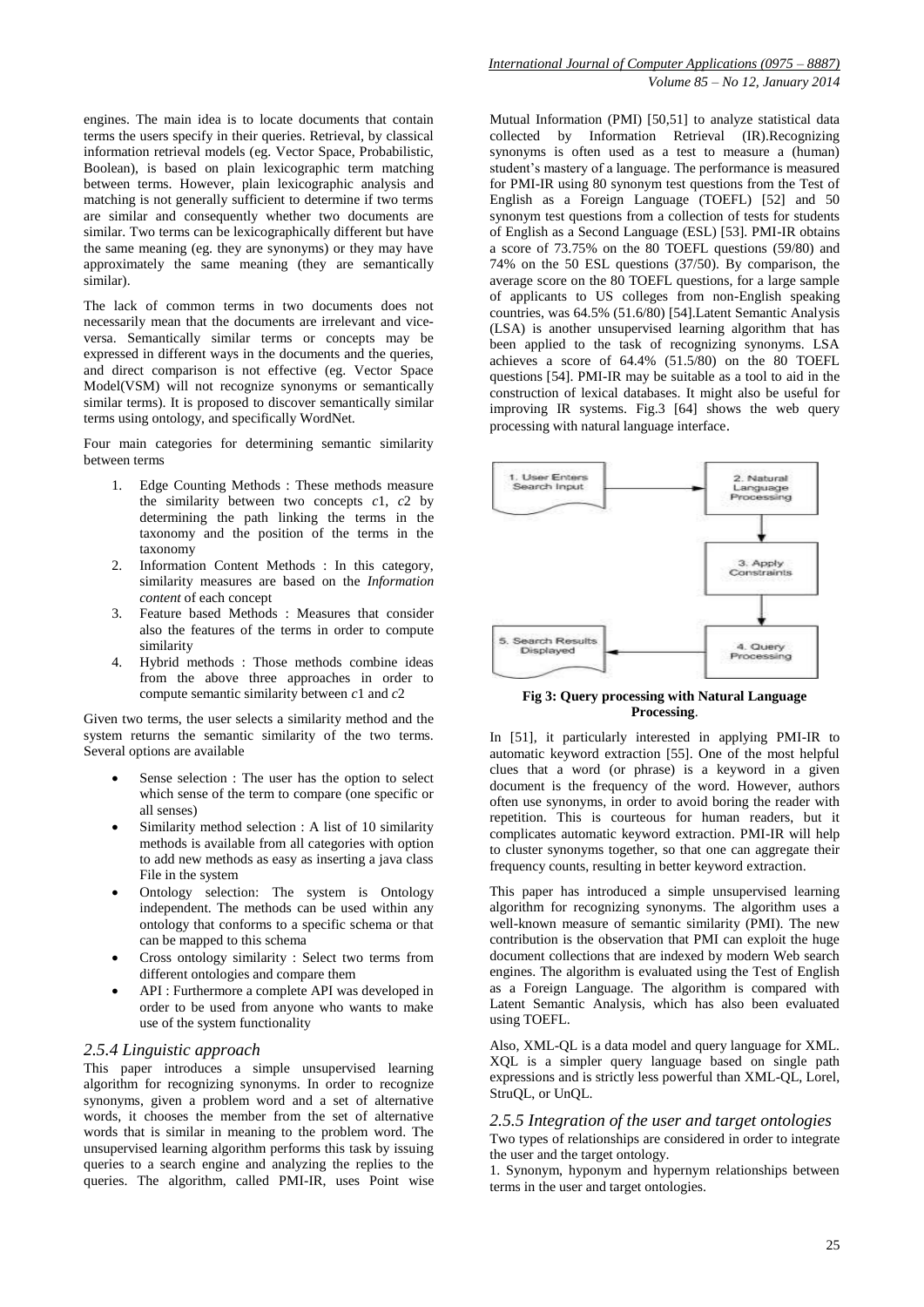2. Synonyms, hyponyms and hypernyms within the user and the target ontologies.

#### *Plans with loss of information*

After translation of the user query into the integrated ontology, there may be terms of the user ontology for which there did not exist synonyms into the target ontology. Each conflicting term in the user query is then replaced by the intersection of its immediate parents or by the union of its immediate children. This method is applied recursively until a translation of the conflicting term is obtained using only the terms of the target ontology. Note that it is always possible to get at least one full translation of any conflicting term in both the directions since the terms *Anything* and *Nothing* exist in any ontology. This procedure changes the semantics of the query resulting in loss of information in the answer returned to the user.

#### *Example: Generation of plans with loss of information.*

To demonstrate the different cases that can arise, let us consider a query by another user— "*Retrieve title and number of pages of all the books written by Carl Sagan*". This user chooses WN as user ontology and allows the system to provide imprecise answers and limits the maximum loss to 50%, i.e., using the query editor the user asserts that at least fifty percent of the objects retrieved should satisfy the constraints in the user query. This is the query in DL:

#### *Q* = *[NAME PAGES] for (***AND** *BOOK (***FILLS** *CREATOR "Carl Sagan"))*

After accessing the data underlying WN the user wants more data and the system chooses Stanford-I as target ontology. The user query has to be translated into terms of the Stanford-I ontology. After the process of integrating the WN and Stanford-I ontologies , *Q* was redefined as follows:

*Q* = *[title number-of-pages] for (***AND** *BOOK (***FILLS** *docauthor-name "Carl Sagan"))*

Hence, [49] attempts to enhance the scalability of query processing in a Global Information System and the same time enables the user to specify an information request in terms of semantic concepts. The novel contributions of this approach are:

- Use of pre-existing domain ontologies to describe information in the underlying data repositories. This enables the user to view the repositories at the level of its relevant semantic concepts. Thus an information request can now be expressed using these concepts and the user can now browse multiple domain ontologies as opposed to individual heterogeneous repositories or concepts based on statistical information.
- Use of brokering across domain ontologies to enhance the scalability of the query processing approach. Semantic relationships across terms in ontologies are stored and utilized to perform the brokering, thus avoiding the need to have a global schema or collection of concepts.
- Management of answers that have an associated loss of information as limited by the user and measurement of such a loss to provide answers with the least loss.

## **2.6 Web query optimizations on distributed web as well as on semantic web**

Much of the data in XML are semi-structured, the data are irregular and incomplete and its structure may change while querying. While all of the usual problems associated with

cost-based web query optimization apply to XML-based query languages, and to problems such as new kinds of indexing database statistics, query execution strategies for different databases. In [57], it is defined that appropriate logical and physical query plans, database statistics, and a cost-based model, and describe the plan of enumeration and heuristics for reducing the large search space. To transform a query into a logical query plan, and then explore the (exponential) space of possible physical plans looking for the one with least estimated cost, a number of factors associated with XML data complicate the problem. This paper [57] builds a new overall optimization framework for a number of reasons:

- Previous work has considered the optimization of single path expressions. This query language permits several, possibly interrelated, path expressions in a single query. It is developed an optimization framework that operates on a set of path expressions, as well as path expressions in the context of a complete query with other query constructs.
- The statistics maintained by relational DBMS's (for joins) and object-oriented DBMS's (for path expression evaluation) are generally based on single joining pairs or object references, while for accuracy in the environment it is essential to maintain more detailed statistics about complete paths.
- The capabilities of deployed OODBMS optimizers are fairly limited, and we know of no available prototype optimizer extensible enough to meet our needs.

Web services are becoming a standard method of sharing data and functionality among loosely-coupled systems. This paper [58] propose a general purpose Web Service Management System (WSMS) that enables querying multiple web services in a transparent and integrated fashion. It solves the problem namely, query optimization for Select-Project-Join queries spanning multiple web services. It develops an algorithm for arranging a query's web service calls into a pipelined execution plan that optimally exploits parallelism among web services to minimize the query's total running time.

The thesis [59] formally defines transformations that preserve semantic equivalence for queries in the relational calculus. In addition, it identifies several classes of cost-reducing query transformations for relational database queries, and provides quantitative estimates of the improvements they can produce, based upon widely accepted models of query processing. This can be applied to web query processing discussed here. Thus, semantic query optimization brings together the apparently separate research areas of query processing and database integrity.

A new statistical schema matching has been explored in [60]. Unlike traditional approaches using pairwise-attribute correspondence, given a set of input sources as observed schemas; it finds hidden models that are consistent, in a statistical sense, with the schemas observed. Further, [60] specializes the general framework to develop Algorithm MGS, targeting at synonym discovery, a canonical problem of schema matching, by designing and discovering a model that specifically captures synonym attributes.

This paper performed case studies for over 200 real sources in 4 domains: books (e.g., amazon.com), movies (e.g., blockbuster-.com), music records (e.g., towerrecords.com),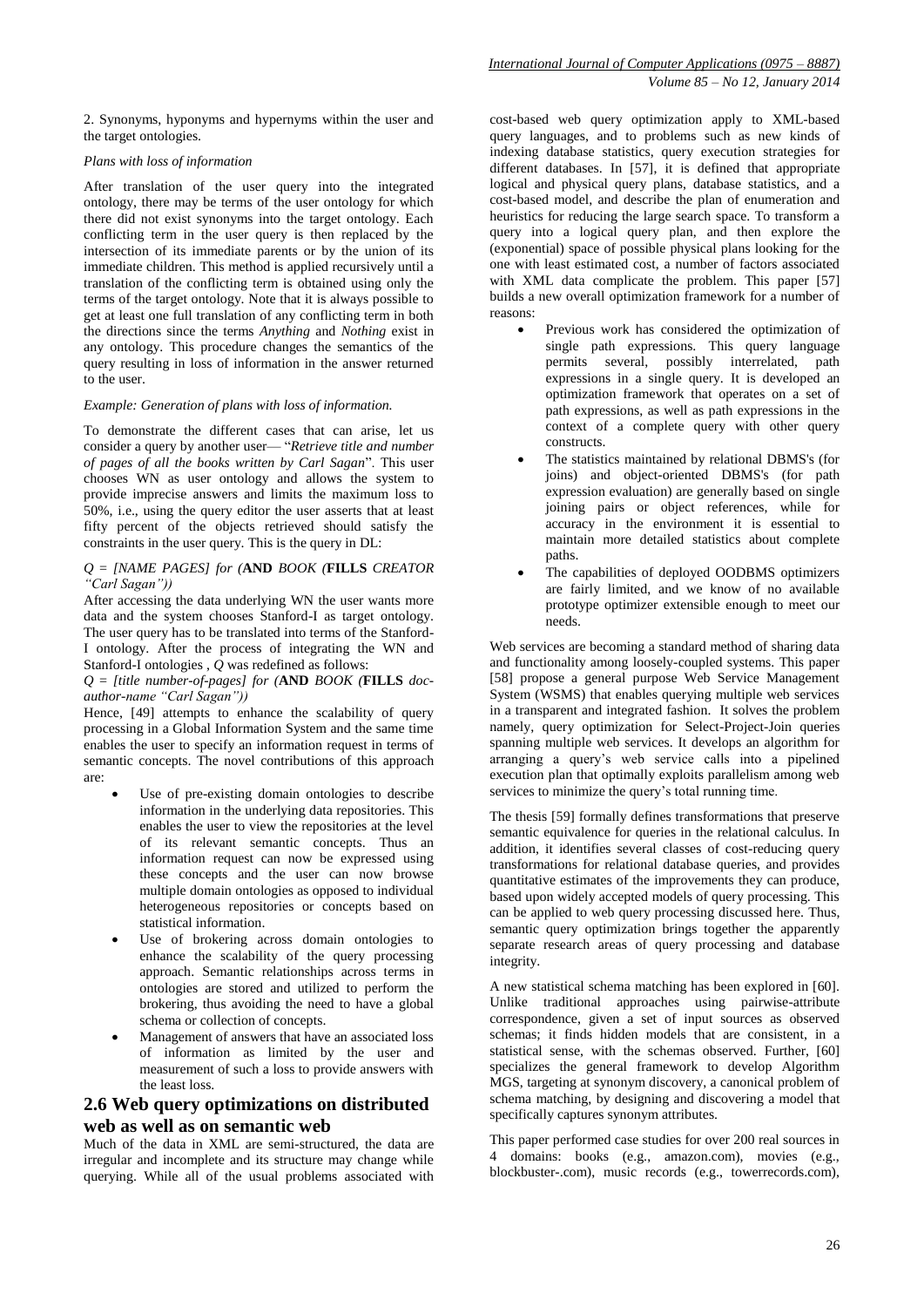and automobiles (e.g., cars.com). The goals are two-fold: (1) Verify the phenomenon's (of proliferating sources and converging vocabularies) that support our motivating hypotheses. (2) Validate the performance of MGS with two suites of metrics: model accuracy and target accuracy.

In summary, this approach takes a new view to cope with schema matching: (1) this is to study and report two distinguishing characteristics of databases on the deep Web, an important frontier for information integration. (2) It presents a new paradigm, hidden model discovery, for largescale schema matching, realized by a general statistical framework MGS. (3) An Algorithm MGS was developed specifically for synonym discovery across Web query interfaces.

# **2.7 Use Context awareness in web query processing**

A major impediment to accurate information retrieval from the World Wide Web is the inability of search engines to incorporate semantics in the search process. This research [28] presents a methodology, CONQUER (CONtext-aware QUERy processing), that enhances the semantic content of Web queries using two complementary knowledge sources: lexicons and ontologies. The contribution of this research [28] is a methodology to incorporate context into Web query processing that directly addresses part of the grand challenge of semantics for the Semantic Web. Specifically, the research provides: (1) a methodology for processing queries on the Web that incorporates semantics from existing lexical and ontological knowledge sources; (2) a design science artifact, the CONQUER (CONtext-aware QUERy processing) prototype, to improve query processing; and (3) an evaluation of the methodology to identify improvements to to query results and opportunities for future research.

The internal components include an interface, an inference engine that uses a local knowledge base, and a query constructor. The "interface" captures the user's query in natural language, transforms it for processing, and presents the results to the user. The algorithms are described below following the three phases namely, Phase 1: Identify Query Context,

- *Task* 1*\_ Identify noun phrases*:
- *Task* 2*\_ Build synonym sets*:
- *Task* 3*\_ Decide intended word sense*:
- Phase 2: Refine Query Context,
- *Task* 4*\_ Exclude unintended word senses*:
- *Task* 5*: Including hypernyms and hyponyms*:
- *Task* 6*\_ Resolve inconsistencies*:
- Phase 3: Execute Query
- *Task* 7*\_ Construct Boolean query*:
- *Task* 8*\_ Execute query on search engine*:
- *Task* 9*\_ Retrieve and present results*:

The methodology was implemented via J2EE technologies in a prototype (CONQUER) that interfaces with existing search engines.

The three main results are, first, this research demonstrates that it is possible to leverage existing knowledge sources (i.e., WordNet and DAML ontologies) to improve the processing of

queries on the Web. Second, The CONQUER methodology is an alternative to such personalization, allowing the users to retain greater control over their personal details. Third, the CONQUER methodology has clear applications for searching within organizations.

In this paper [61], it is proposed a new supervised classification method based on a modified sparse model for action recognition. First, traditional interest-point-based utilizes features of a single interest point, and fails to capture adequate spatial or temporal information. It is sensitive to the noise. Second, it proposed a modified sparse model for classification. Different from traditional sparse representation whose only task is to minimize the reconstruction error, the proposed sparse model targets at classification. Third, it introduced a classification loss function for the class- specific dictionary learning. The dictionaries are trained by minimizing the classification loss function. It presents a modified sparse model and a supervised class-specific dictionary learning method for classification. Use of fuzzy sets theory in web query processing is demonstrated in [31].

# **3. COMPARISON OF WEB QUERY PROCESSING APPROACHES**

In this survey, various important references papers are discussed. In [1], Yanlei Diao et al, discusses about how AI kind of learning intelligently and how the user traverses web pages to get a query result. This is done by first allowing the user to navigate with few URLs and the system is trained by this user behavior. Then the system applies the strategy of the user automatically and presents the user further results of the web query. The adaptive query processing with results through XML as internet data streams along with locally stored data were used in [2]. Data volume in streams and I/O transfer rates were used with optimization. Sharing and reusing of results in multiple queries were considered. Different taxonomies of web searches like navigational, transactional, etc. were discussed in [3].

We already classify the reference papers, which are used for this survey into seven categories in introduction chapter, namely

- Category 1. Learning and Adaptive query processing.
- Category 2. Web query through HTML and web search taxonomies.
- Category 3. Web search query and search engines.
- Category 4. Web query languages and its models.
- Category 5. Semantic web and Ontologies.
- Category 6. Web query optimizations on distributed web as well as on semantic web.
- Category 7. Use Context awareness in web query processing.

Based on these seven categories, all the reference papers are tabulated based on the concepts used for query processing and survey categories in Table: 1 given below.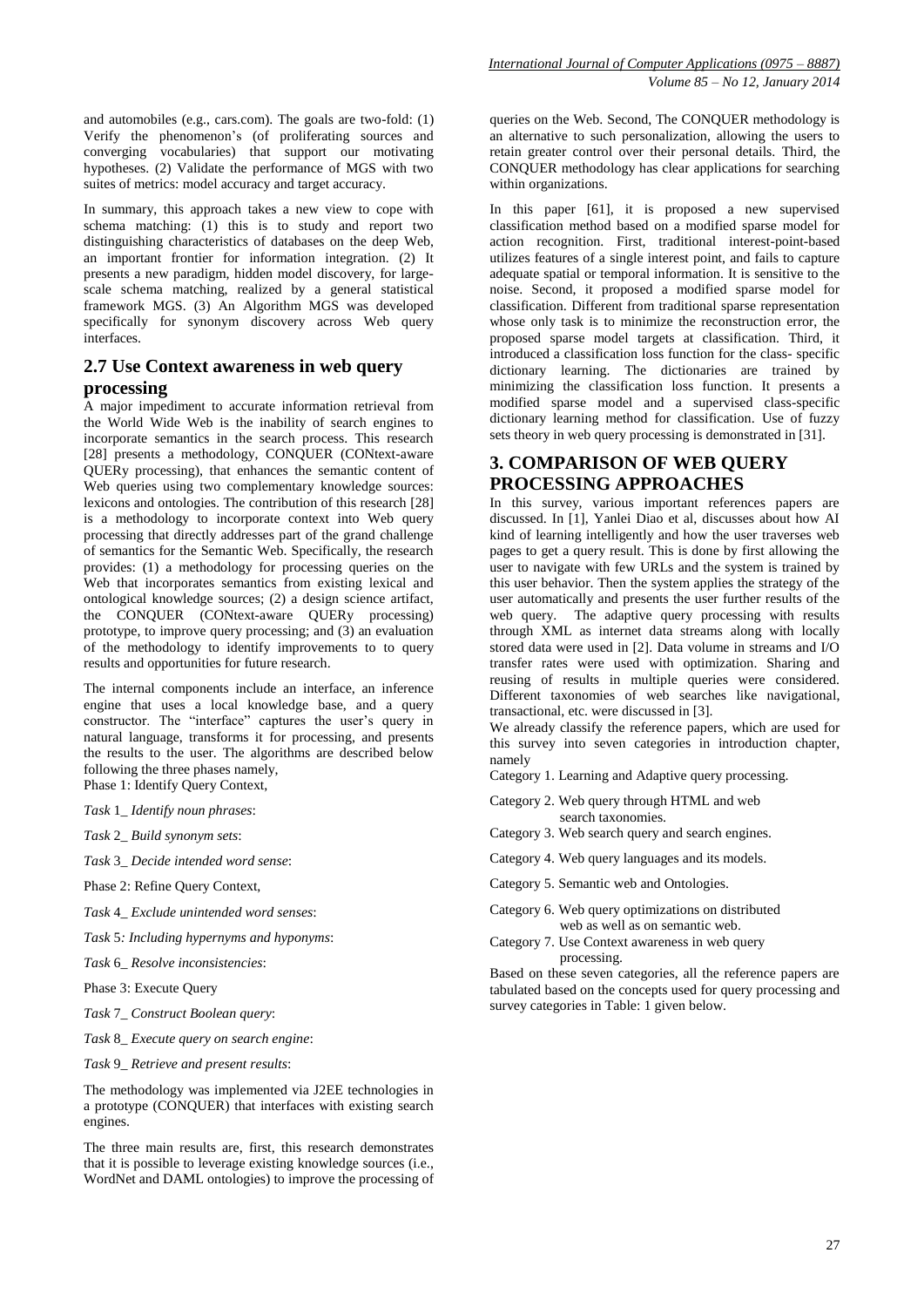| Paper<br><b>Reference</b><br>Ы    | <b>Concepts used</b>                                   | <b>Survey</b><br>Category |
|-----------------------------------|--------------------------------------------------------|---------------------------|
| 1,16,23<br>31<br>55,61            | Artificial<br>Intelligence<br>Technique                | 1                         |
| 2 3 2 3 3 4 2                     | Adaptive<br>Query<br>Processing, XML                   | 1                         |
| 3, 34, 35, 44                     | <b>Different Taxonomies</b>                            | $\overline{2}$            |
| 4,24 27<br>28<br>29,30,49,60      | Classification<br>of<br><b>Optimization Techniques</b> | 6                         |
| $\overline{5}$                    | Geographic<br>location<br>based                        | $\overline{2}$            |
| 6                                 | Surface web and Deep<br>Web                            | $\overline{2}$            |
| 7 2 6                             | Several sources of input                               | $\overline{c}$            |
| 8,45-48, 50-<br>54                | Language model                                         | $\overline{\mathcal{L}}$  |
| 9                                 | Batch query                                            | 3                         |
| 10                                | <b>Energy-Price</b><br>optimization                    | 6                         |
| 37<br>11<br>38<br>39-41,<br>57-59 | Adaptive<br>Query<br>Processing optimization           | 1                         |
| 13                                | Sub graph and similarity<br>query                      | 5                         |
| 14,15                             | Web query languages                                    | $\overline{\mathcal{L}}$  |
| 17                                | Query<br>with<br>heterogeneous Databases               | 6                         |
| 18                                | Web Query design and<br>Architecture                   | 6                         |
| 12 19 20, 21,<br>24, 25, 56       | web&<br>Semantic<br>Ontology                           | 5                         |
| 22                                | Federated<br>Query<br>Processing                       | $\overline{7}$            |

**Table1: Tabulation of various web query research works in seven broad categories**

Various classifications of optimization techniques and a framework for evaluating web data integration systems were discussed in [4]. Here, heuristics based, cost based and hybrid of both were focused on optimizing them. Focusing query on particular geographic location and its optimization is discussed in [5]. These search engines are called Geographic web search engines. Discovering automatically the instances for interface in Surface Web as well as Deep Web were considered in [6]. Since the web results are many and are from different sources, the end-user does not trust it when it is from a single source. Hence several sources are checked for results for corroborating evidence of the result [7].The language model used in web query to solve issues in query spelling correction, query bracketing and long query segmentation were discussed in [8]. The advantages of executing a query in batch over interactive mode were explained in [9]. Since energy prices and query workloads are highly varied spatiotemporally, significant financial savings were suggested through the research work [10].

In Database query optimization, optimize-then-execute kind of traditional optimization is not used now-a-days but a different type of query optimization in the form of adaptive query optimization is used [11]. This kind of adaptive query optimization can also be used for web query processing. According to the W3C, "The Semantic Web provides a common framework that allows data to be shared and reused across application, enterprise, and community boundaries [12]. The Semantic Web is integration of different content, information applications and systems. We can have semantic web in publishing, blogging, and many other areas. The synonyms for semantic web are "semantics", "metadata" and "ontologies". Web query processing is applied in semantic web or ontology. Graph is a powerful representation of any idea and the web query results can be represented sometimes as a graph and subgraph query and similarity queries in [13] can be applied here. Semantic web query languages in XML, RDF, Topic Map discussed in [14] can be analyzed to apply here. In computational linguistic query answering techniques are used with machine translation and is studied [15]. AI techniques are used in intelligent web query answering in heterogeneous databases in [16] and the semantic relations of heterogeneous databases and its query processed are discussed in [17].

Design and Architecture of improving web query processing is discussed in [18]. Further discussions on query processing and expansion of ontology are explained in [19] and use of Association rules in such processing is further discussed in [20]. The use of semantic knowledge in improving web query processing is given in [21]. Federated query is searching from multiple sources and it is discussed extensively in [22]. The exposure to distributed ontologies and using intelligent query in them is further explained in [23]. A cache based model with three tier architecture has been briefed for query optimization in distributed databases [24]. Semantic web approach to distributed databases was discussed in [25]. In Web query processing, interface design and its integration are discussed with a hierarchical model [26].

When query terms are ambiguous in heuristics methodology's use, the results are given to the users more relevantly with a heuristic approach [27]. Most importantly, sometimes the query answering must be in terms of the context in which is used. This is being discussed in [28]. The same concept is also discussed in [29]. A new method for learning query while modifying that can improve the accuracy of locating search pages with a specific category [30]. Use of soft computing techniques like fuzzy sets for expanding queries in search engines was discussed in [31].

# **4. CONCLUSION**

To locate information across the Web, queries are used through search engines. For those who are accustomed to query and retrieve from databases will find that it is difficult to get similar query and result from the web. Also, results from a query in database will be straight forward whereas the web will return several similar web pages and the user has to search through it for the exact result. This survey has discussed and compared many papers some of them in detail and others in brief. These papers were classified into categories like Learning and Adaptive query processing, Web query through HTML and web search taxonomies, Web search query and search engines, Web query languages and its models, Semantic web and Ontologies, Web query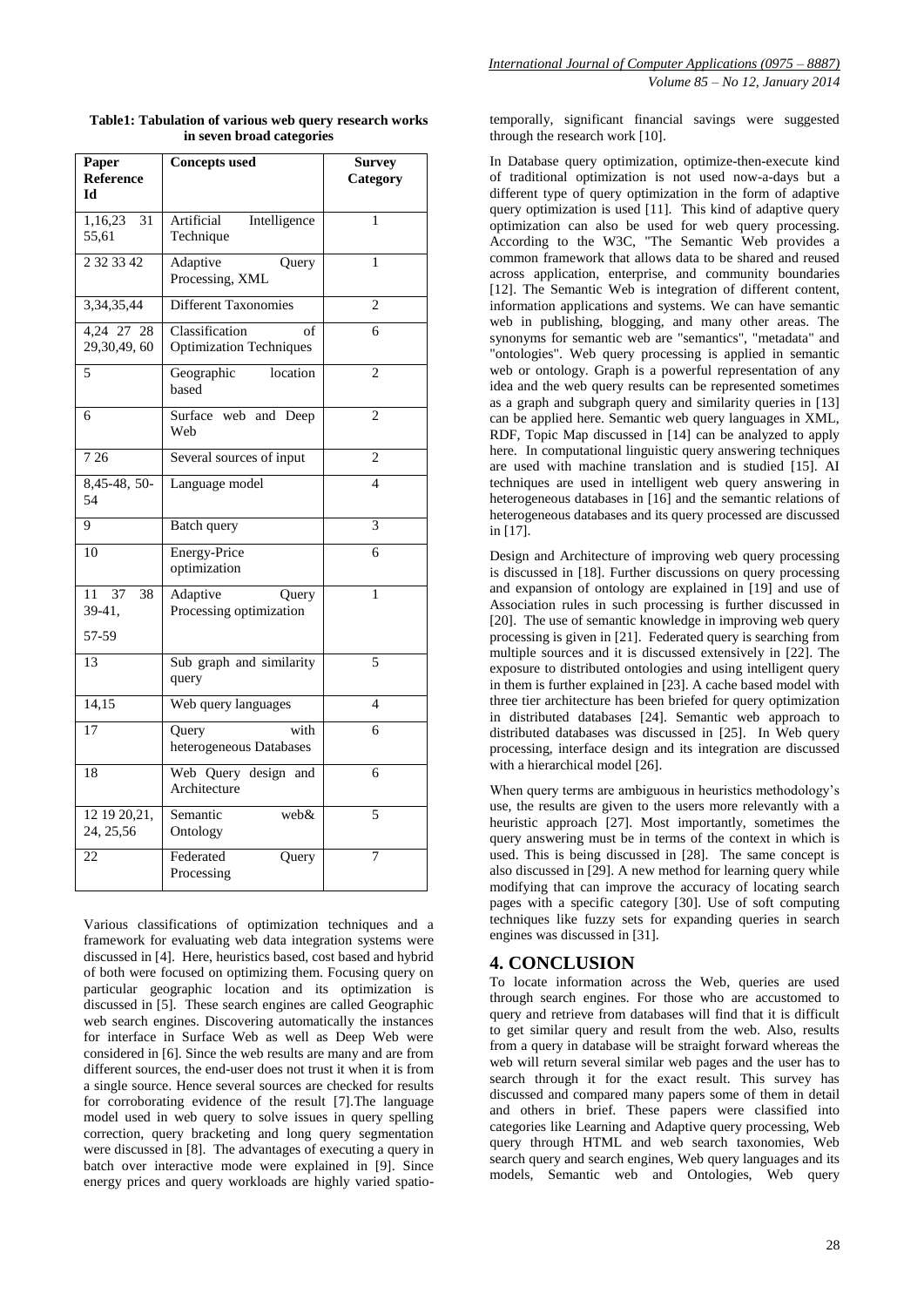optimizations on distributed web as well as on semantic web and Use of context-based computing techniques in web query processing. Further we focus our future research into how web query impacts through adding synonyms and using natural language processing with the linguistic approach.

The proposed model described here with following characteristics.

- 1. Focuses the query in a specific area of interest<br>2. Expands the Ouery Vector with other ser
- Expands the Query Vector with other semantic similar terms.
- 3. Re-weights the Query Terms based on synonyms.
- 4. Ranks the results according to Linguistic characteristics.
- 5. Use of soft-computing techniques in web query modeling

#### **5. REFERENCES**

- [1] Yanlei Diao et. al, "Toward Learning Based Web Query Processing", Proceedings of the 26th International Conference on Very Large Databases, Cairo, Egypt, 2000.
- [2] Zachary G. Ives," Adaptive Query Processing for Internet Applications", 2001.
- [3] Andrei Broder, "A taxonomy of web search", SIGIR Forum 3 Fall 2002, Vol. 36, No. 2.
- [4] MOURAD OUZZANI et. al, Query Processing and Optimization on the Web, Distributed and Parallel Databases, 15, 187–218, 2004.
- [5] Yen-Yu Chen et. al, Efficient Query Processing in Geographic Web Search Engines, SIGMOD 2006, June 27–29, 2006, Chicago, Illinois, USA.
- [6] Wensheng Wu, AnHai Doan et al, WebIQ: Learning from the Web to Match Deep-Web Query Interfaces, 2006.
- [7] Minji Wu et al, Corroborating Answers from Multiple Web Sources, Proceedings of the 10th International Workshop on Web and Databases (WebDB 2007), June 15, 2007, Beijing, China
- [8] Jian Huang, Exploring Web Scale Language Models for Search Query Processing, WWW 2010, April 26–30, 2010, Raleigh, North Carolina, USA.
- [9] Shuai Ding et al, Batch Query Processing for Web Search Engines, WSDM'11, February 9–12, 2011, Hong Kong, China.
- [10] Enver Kayaaslan et al, Energy-Price-Driven Query Processing in Multi-center Web Search Engines, SIGIR'11, July 24–28, 2011, Beijing, China.
- [11] A. Deshpande, Z. Ives and V. Raman, Adaptive query processing, Foundations and Trends in Databases, Vol. 1, No. 1 (2007) 1–140.
- [12] "W3C Semantic Web Activity". World Wide Web Consortium (W3C). November 7, 2011. Retrieved November 26, 2011.
- [13] James Cheng, Efficient Query Processing on Graph Databases, ACM Transactions on Database Systems, Vol. V, No. N, September 2008, Pages 1–44.
- [14] James Bailey, Web and Semantic Web Query Languages: A Survey.
- [15] Stefan Riezler, Statistical Machine Translation for Query Expansion in Answer Retrieval, Proceedings of the 45th Annual Meeting of the Association of Computational Linguistics, pages 464–471, Prague, Czech Republic, June 2007.
- [16] Mohd Kamir Yusof, Implementing of XML and Intelligent Algorithm for Improving Web Query Processing in Heterogeneous Database Access, International Journal of Database Theory and Application Vol. 4, No. 2, June, 2011.
- [17] Naphtali Rishe, Semantic Relations: The key to integrating and query processing in heterogeneous databases, Research funded by NASA and NSF.
- [18] Mohd Kamir Yusof, Designing an Architecture for Improving Web Query Processing in Heterogeneous Databases Access, WIMS'11, May 25-27, 2011 Sogndal, Norway.
- [19] J. Bhogal, A review of ontology based query expansion, Information Processing and Management 43 (2007) 866– 886.
- [20] Min Song, Integration of association rules and ontologies for semantic query expansion, Data & Knowledge Engineering 63 (2007) 63–75.
- [21] Jordi Conesa, Improving web-query processing through semantic knowledge, Data & Knowledge Engineering 66 (2008) 18–34.
- [22] Haifeng Jiang, Improving parallelism of federated query processing, Data & Knowledge Engineering 64 (2008) 511–533.
- [23] Jihyun Lee, An intelligent query processing for distributed ontologies, The Journal of Systems and Software, June 2009.
- [24] Neera Batra, Three tier cache based query optimization model in distributed database, International Journal of Engineering Science and Technology Vol. 2(7), 2010, 3206-3212.
- [25] Mohd Kamir Yusof , Ontology and Semantic Web Approaches for Heterogeneous Database Access, International Journal of Database Theory and Application Vol. 4, No. 4, December, 2011.
- [26] Eduard C. Dragut, A Hierarchical Approach to Model Web Query Interfaces for Web Source Integration, VLDB '09, August 24-28, 2009, Lyon, France.
- [27] Andrew Burton-Jones, A Heuristic-Based Methodology for Semantic Augmentation of User Queries on the Web, ER 2003, LNCS 2813, pp. 476–489, 2003.
- [28] Veda C. Storey, CONQUER: A Methodology for Context-Aware Query Processing on the World Wide Web, Information Systems Research, Vol. 19, No. 1, March 2008, pp. 3–25.
- [29] Steve Lawrence, Context in Web Search, IEEE Data Engineering Bulletin, Volume 23, Number 3, pp. 25–32, 2000.
- [30] Eric J. Glover, Improving Category Specific Web Search by Learning Query Modifications, IEEE, 2001.
- [31] Tomohiro TAKAGI, Query Expansion Using Conceptual Fuzzy Sets For Search Engine, lEEE International Fuzzy Systems Conference, 2001.